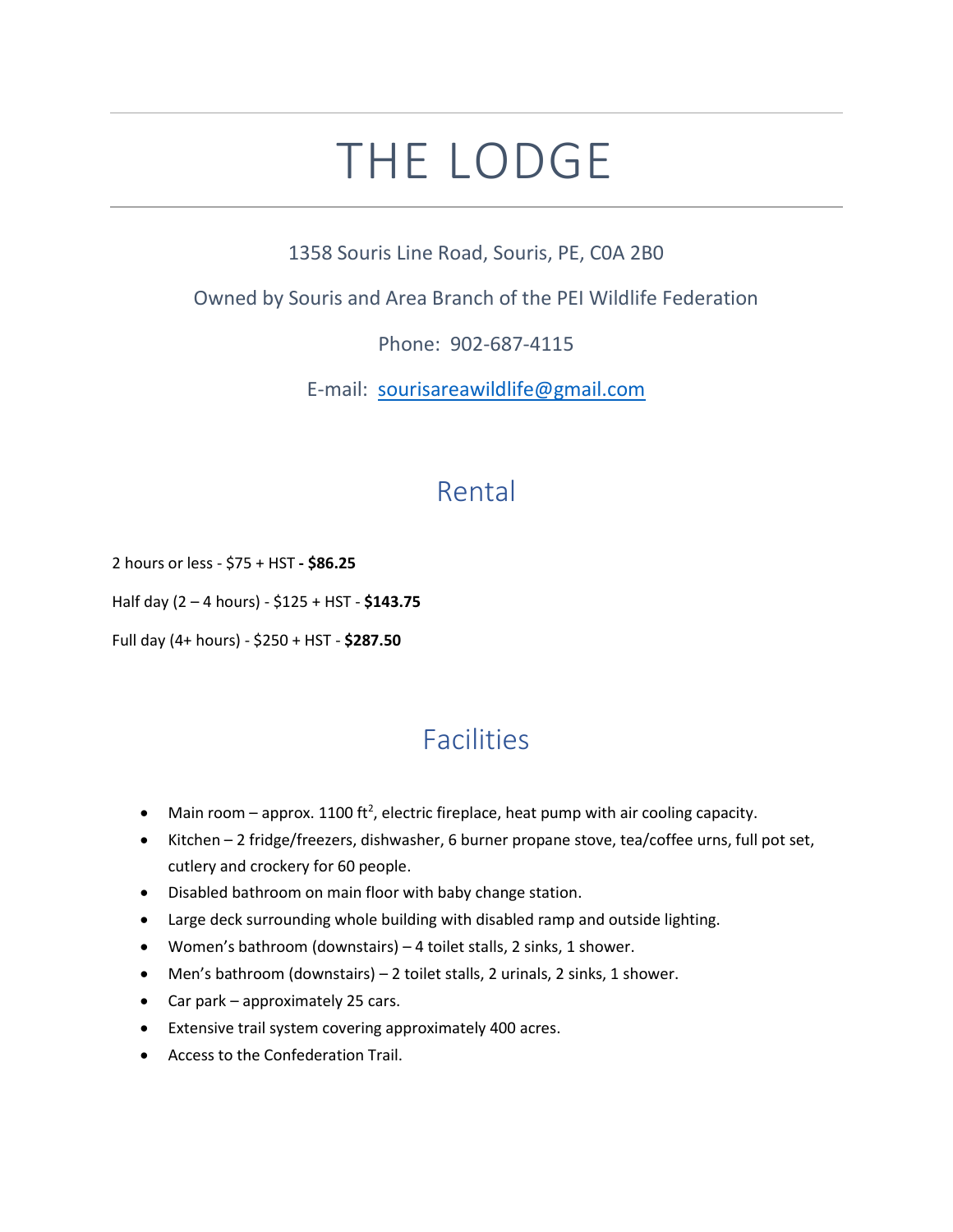## Rental Agreement Information

- No single use plastics are allowed for rentals of The Lodge. The kitchen is fully supplied with crockery and utensils, and there is a dishwasher and dishwasher tablets for use by renters. This includes take-out coffee cups as they have plastic lids and a plastic lining. The Lodge has 4 coffee machines, 2 urns, a kettle, and a tea pot available for use. The renters only need to provide coffee and/or tea bags. Souris and Area Branch of the PEI Wildlife Federation (SAB) is an environmental conservation organisation so we aim to reduce our environmental impact wherever we can.
- Bookings are on a first come first serve basis and made through the SAB office. Rental fee and signed rental agreement is due at least 7 business days in advance of the rental date, otherwise the booking is considered cancelled.
- If any damage occurs to the building, or site or any equipment within, the cost of repair or replacement will be charged to the rental group.
- In order to cancel a booking and obtain a refund of monies paid, notice must be given to SAB management at least two (2) business days before the rental date. Otherwise, the rental fee will be forfeited.
- Only persons 19 years of age or older may rent the facilities. Identification is required.
- If alcoholic beverages are to be served, a licence must be obtained from the PEI Liquor Control Commission, by the renter. (Note: Alcohol is NOT to be stored on the premises in advance of the day of the event.) All activities are to be confined to the specific area rented.
- Groups will be admitted two hours prior rental time slot, when possible, to allow for room set-up. All late time-slot rentals activities are to be completed, building restored to order and the building vacated no later than 1:00 a.m.
- The rental group is responsible for all equipment, including damaged, lost or stolen items, and agrees not to hold SAB responsible for any injury or loss of personal belongings. The rental group covenants and agrees to indemnify and save harmless SAB of and from any and all manner of claims, damages, loss, costs and charges whatsoever occasioned to, or suffered by, or imposed upon SAB or its property, either directly or indirectly in respect of any matter or thing in consequence of or in connection with or arising out of the rental group's occupancy or use of the said premises hereby demised or out of any operation in connection therewith or arising or in respect of any accident, damage or injury to any person, or property, from or on account of the same. The rental group's covenants for indemnity herein contained shall extend to all damages and claims for damages by reason of improper or faulty erections, or construction of structures hereafter erected or installed on or in the said premises or in connection therewith by the rental group, his or its servants or agents, and by reason or any insufficiency in said structures and whether or not same have been approved by SAB, its servants or agents.
- If equipment is brought into the facility, it is to be removed immediately following the event. For exceptions, contact SAB office at 902-687-4115. SAB is not responsible for the safety of any items left overnight.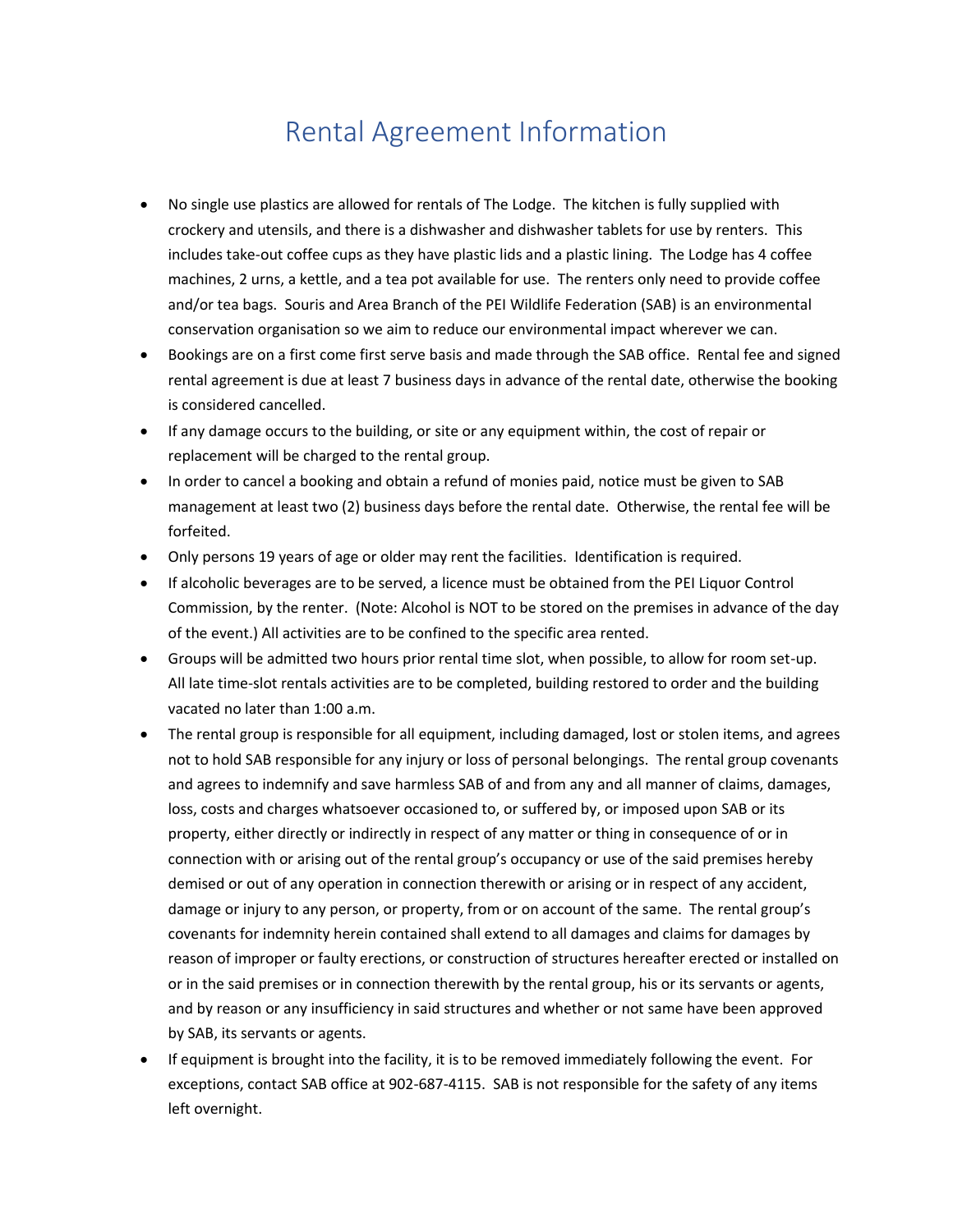- No foreign substances are to be placed on the floor, e.g., powdered wax, sand, etc., or any other substance used for dancing. "Smoke" or "Fog" machines and throwing of confetti or rice are not permitted. Confetti is not permitted to be used on tables for decoration.
- Decorations or signs are to be attached by removable tape or sticky tack only. Tacks, nails, screws or staples are NOT allowed in walls or on tables or chairs.
- The rental group shall be entitled to have free use of all parking facilities connecting the said premises in common with others lawfully entitled thereto, including patrons of all facilities.
- Smoking of any kind is not permitted. Cannabis of any type is not permitted to be consumed on any property owned by SAB.
- Groups wishing to prepare meals, etc. in the kitchen facility must have at least one person on site that has food safety training. Proof of training completion will be required when booking.
- The rental group shall, during the term of the rental, ensure all the fire exits of the said premises are kept open and free from obstructions.
- The rental group will not allow anything to be done or permit anything to be carried on upon the said premises which is illegal and may cause any increased premium for fire insurance on the said premises, or which may make void or voidable any policy of insurance, but in such event the rental group shall thereupon pay to SAB, on demand as additional rent, an amount equivalent to the difference between the current premium and the increased premium.
- It is the responsibility of the rental group to be aware of the equipment and supplies available at the facility as well as their location. After hours calls may be subject to a surcharge if a staff call-in is required.
- On completion of activities, any supplies used are to be cleaned and returned to their proper places, tables cleaned off, tables and chairs stacked in the proper location, floor swept, and garbage placed in garbage bin located outside of facility. When through, turn off lights in rental area, make sure toilets and sinks are not left running, close and lock all windows, and ensure the rental premises are secure, alarm set and all doors locked, on departure. Failure to do so will result in a \$50 cleaning fee.
- Key(s) can be picked up at a prearranged time prior to the rental date at the SAB office. The keys should be returned to the office within three business days. SAB office hours are 7am – 3pm, except during July and August when they are 6am – 2pm.
- Any deviation from the policies herein established shall be referred to the Board of Directors for SAB.
- For assistance, please call the SAB office at 902-687-4115. For out-of-hours assistance, please call Frances Braceland on 902-808-0114 or Keila Miller on 902-208-4000.
- Place all soiled dishcloths and towels in a plastic bag and place on the counter for pick up.
- COVID-19 Operational Plan is necessary for rental. A template will be sent with the rental information to the renter.
- There are security cameras located outside the building and one inside in the main hall.
- Cheques are to be made out to: Souris and Area Branch of the PEI Wildlife Federation.
- E-transfer to [sourisareawildlife@gmail.com.](mailto:sourisareawildlife@gmail.com)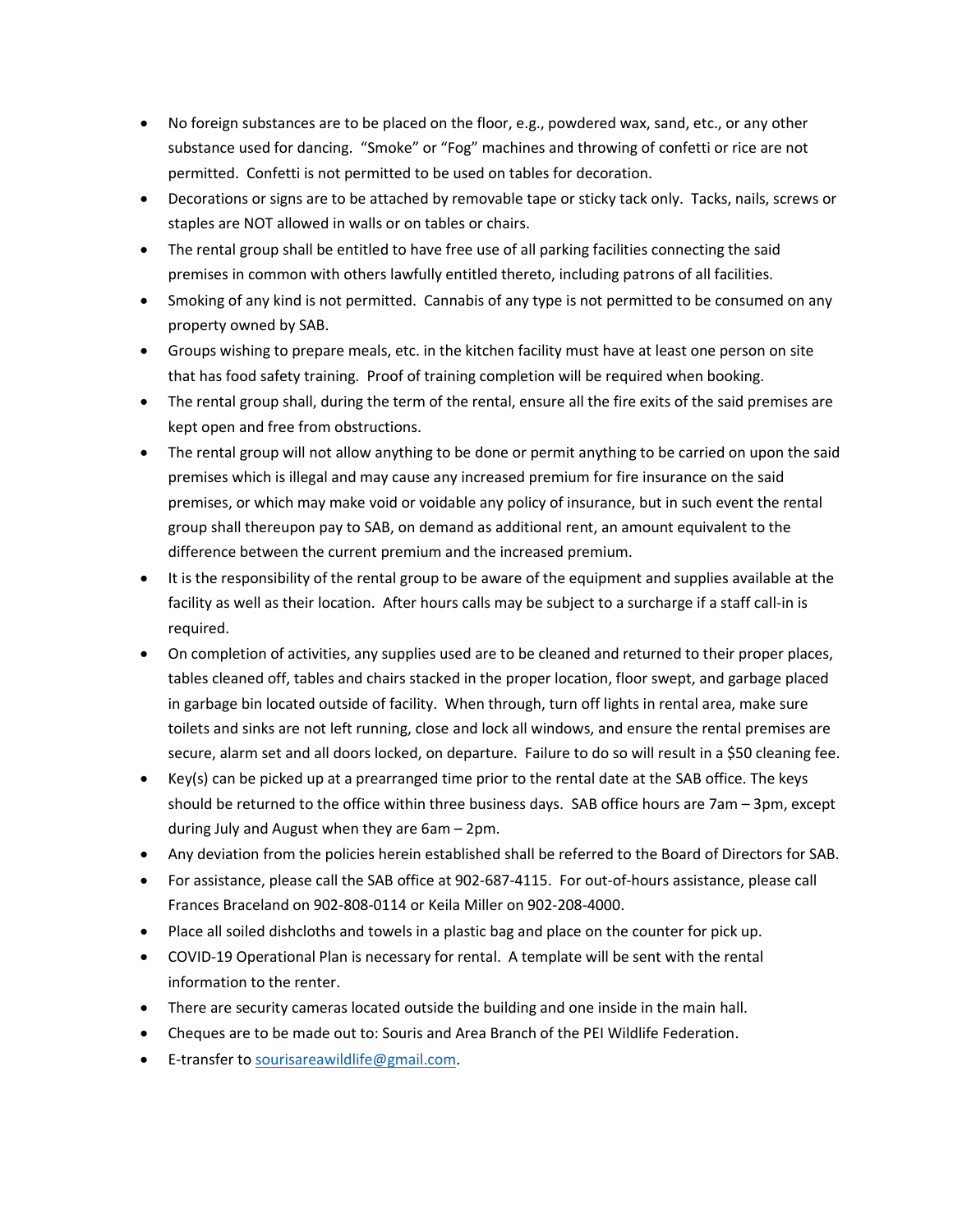|                                       | <u> 1989 - Johann John Harry Harry Harry Harry Harry Harry Harry Harry Harry Harry Harry Harry Harry Harry Harry Harry Harry Harry Harry Harry Harry Harry Harry Harry Harry Harry Harry Harry Harry Harry Harry Harry Harry Har</u> |                                                                                                                                                                                                                                    | have |
|---------------------------------------|--------------------------------------------------------------------------------------------------------------------------------------------------------------------------------------------------------------------------------------|------------------------------------------------------------------------------------------------------------------------------------------------------------------------------------------------------------------------------------|------|
| <b>NAME</b>                           |                                                                                                                                                                                                                                      | RENTAL GROUP, IF APPLICABLE                                                                                                                                                                                                        |      |
|                                       |                                                                                                                                                                                                                                      | hereby read and understand all policies herein; have paid the rental fee as laid out by Souris and Area Branch                                                                                                                     |      |
|                                       | of the PEI Wildlife Federation (SAB) and agree to abide by the above conditions                                                                                                                                                      |                                                                                                                                                                                                                                    |      |
|                                       |                                                                                                                                                                                                                                      |                                                                                                                                                                                                                                    |      |
| <b>SIGNATURE</b>                      |                                                                                                                                                                                                                                      | PHONE NO.                                                                                                                                                                                                                          |      |
|                                       | at any time for any breach of a term of this contract.                                                                                                                                                                               | Any group or person that fails to provide complete and honest information in respect to their intended use will<br>have their contract cancelled and will lose all money on deposit. SAB reserves the right to cancel the contract |      |
| SIGNATURE                             |                                                                                                                                                                                                                                      | PHONE NO.                                                                                                                                                                                                                          |      |
| <b>EMAIL ADDRESS</b>                  |                                                                                                                                                                                                                                      |                                                                                                                                                                                                                                    |      |
|                                       |                                                                                                                                                                                                                                      |                                                                                                                                                                                                                                    |      |
| <b>FULL MAILING ADDRESS</b>           |                                                                                                                                                                                                                                      |                                                                                                                                                                                                                                    |      |
|                                       |                                                                                                                                                                                                                                      | * FOR OFFICE USE ONLY *                                                                                                                                                                                                            |      |
|                                       |                                                                                                                                                                                                                                      |                                                                                                                                                                                                                                    |      |
|                                       |                                                                                                                                                                                                                                      |                                                                                                                                                                                                                                    |      |
|                                       |                                                                                                                                                                                                                                      |                                                                                                                                                                                                                                    |      |
|                                       |                                                                                                                                                                                                                                      |                                                                                                                                                                                                                                    |      |
|                                       |                                                                                                                                                                                                                                      |                                                                                                                                                                                                                                    |      |
| Alarm code # (4 digits): ____________ |                                                                                                                                                                                                                                      |                                                                                                                                                                                                                                    |      |
| Key #: ___________                    |                                                                                                                                                                                                                                      |                                                                                                                                                                                                                                    |      |
| Date Picked Up: ____________          |                                                                                                                                                                                                                                      |                                                                                                                                                                                                                                    |      |
|                                       |                                                                                                                                                                                                                                      |                                                                                                                                                                                                                                    |      |